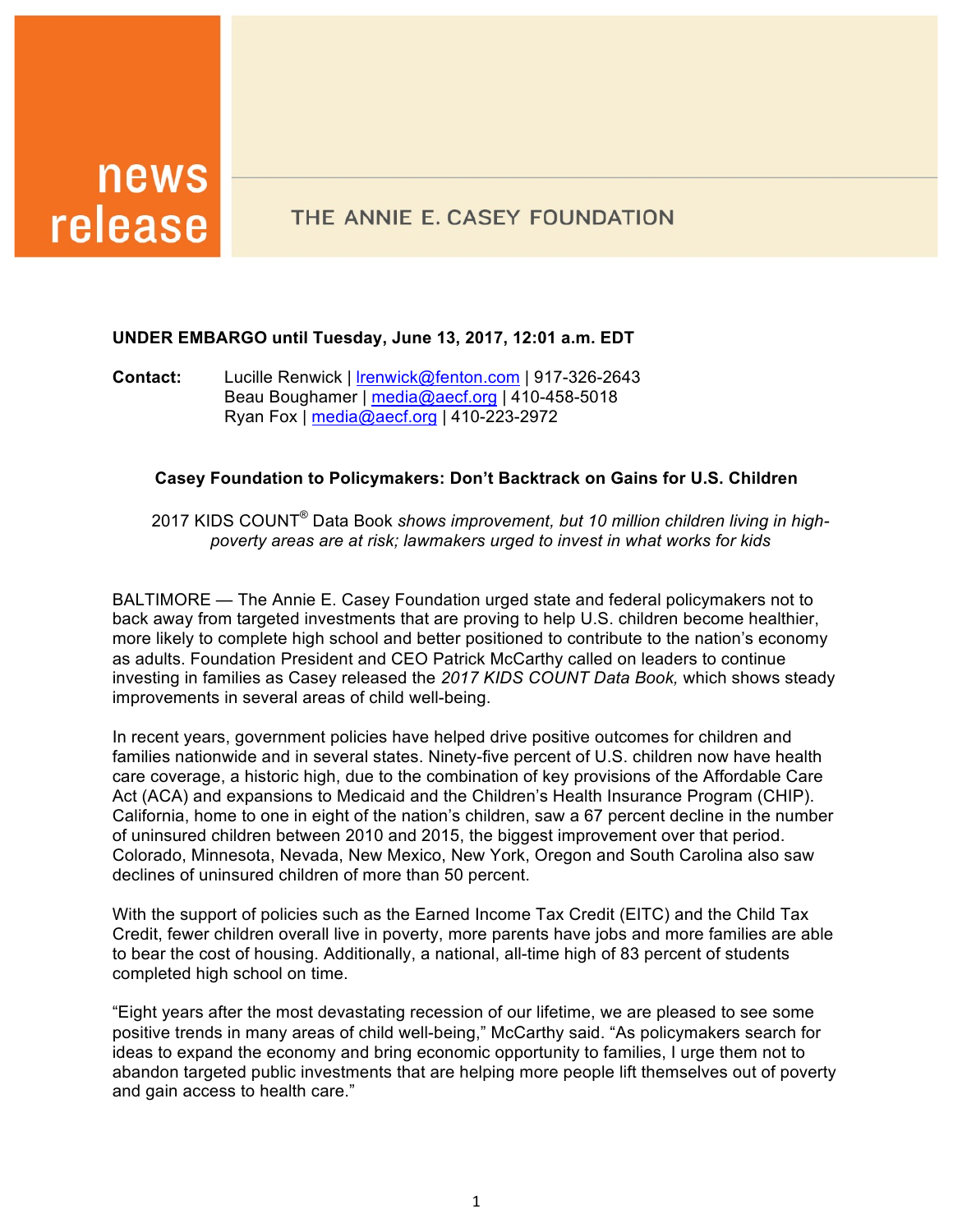# **Key Findings from the** *2017 KIDS COUNT Data Book***:**

## **Economic incentives produced slight gains for families**

Tax credits and more job opportunities have helped pave the path out of poverty for families in the United States and show promise for helping to further increase mobility. The *Data Book*  shows that more parents are employed, fewer families are living with a significant housing cost burden and fewer children are living in poverty. Nationally, the percentage of children in families living below the federal poverty line fell slightly, from 22 percent in 2010 to 21 percent in 2015. In 2015, the year of our most recent data, the nation's unemployment rate was 5.3 percent, but has since declined to 4.5 percent. The EITC has buoyed many low-income families.

#### **More families living in high-poverty neighborhoods, minimal gains in education**

Despite the progress, there are areas of concern. For example, the rise of children living in highpoverty areas over the past decade is persistent. From 2011 to 2015, 14 percent of children lived in areas where poverty rates were at or above 30 percent. Poverty has a stranglehold on parts of the United States, especially in the South and Southwest, where children face economic, health and academic challenges with few policies and investments to mitigate them. The four states that had 20 percent or more of their children living in high-poverty areas — Arizona, Louisiana, Mississippi, New Mexico— are in the southern and southwest United States. In the District of Columbia, 25 percent of children reside in high-poverty neighborhoods. Eightyfour percent of children in Puerto Rico live in high-poverty areas.

"The U.S. continues to have one of the highest child poverty rates among all developed countries," said Laura Speer, associate director of policy reform and advocacy for the Annie E. Casey Foundation. "This unfairly burdens our young people and the nation, costing an estimated \$500 billion a year in reduced economic opportunities and increased health and criminal justice-related costs."

And, despite the rise in high school completion rates, academic gains among children fell. Sixtyeight percent of eighth graders scored below proficient in math in 2015, up from 2009. Nearly two in three students in fourth grade lack reading proficiency. Attendance for prekindergarten programs for 3- and 4-year-olds remains stagnant, with 53 percent not accessing these beneficial services.

The *2017 Data Book* focuses on key trends in the post-recession years, measuring child wellbeing in four domains: economic, education, health and family and community.

# **State Rankings in the** *2017 KIDS COUNT Data Book*

Three New England states ranked among the top five in the United States for overall child wellbeing — New Hampshire, Massachusetts and Vermont — followed by Minnesota and Iowa. States in the South and Southwest ranked at the bottom: Mississippi is the lowest-ranked state, followed by New Mexico, Louisiana, Nevada and Arizona.

- Three heartland states were among the top five in economic well-being North Dakota, Minnesota and Iowa — along with New Hampshire and Utah.
- California ranks among the bottom five states in economic well-being, a disconcerting fact given that nine million children — or one in eight of all U.S. children — live in the state.

#### **Data-driven investments and policies are key for promising futures**

"We must use reliable data to inform policy decisions that ease poverty and create the next generation of healthier and better-educated citizens," said McCarthy. "We call on policymakers to use this evidence to continue and expand what's working, and to find additional solutions that make a measurable difference for children."